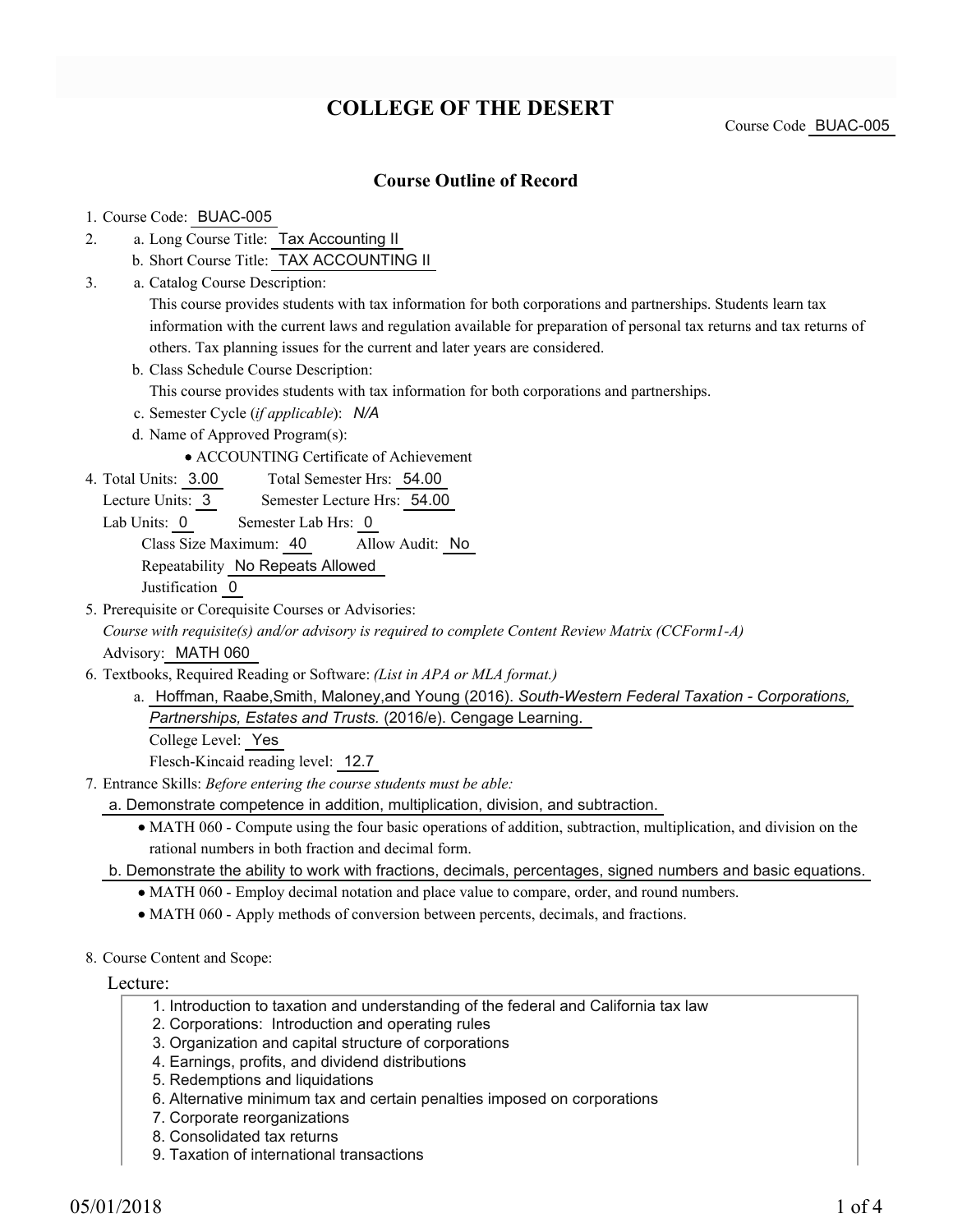### BUAC 005-Tax Accounting II

- 10. Partnerships formation and operation
- 11. Partnership distributions, transfer of interests and terminations
- 12. Subchapter S corporations
- 13. Exempt entities
- 14. Multi-state corporate taxation
- 15. Tax administration and practice
- 16. Federal gift and estate taxes
- 17. Taxation of trusts and estates

Lab: *(if the "Lab Hours" is greater than zero this is required)*

9. Course Student Learning Outcomes:

1.

Demonstrate comprehension of the basic structure of the federal tax laws relating to tax preparation and planning for corporations.

10. Course Objectives: Upon completion of this course, students will be able to:

a. Demonstrate an understanding of the basic structure of the federal and, to a lesser extent, the State of California corporate income tax system.

- b. Demonstrate comprehension of the necessary laws and regulations relating to intelligent tax preparation and planning.
- c. Develop strategies for controlling the income tax consequences of events yet to occur.
- d. Demonstrate an understanding of the concept of legal tax avoidance and/or deferral.
- e. Explain the role of tax planning in the scope of corporate financial affairs.
- 11. Methods of Instruction: *(Integration: Elements should validate parallel course outline elements)* 
	- a. Demonstration, Repetition/Practice
	- b. Distance Education
	- c. Lecture

Other Methods:

In-class practice - includes feedback, coaching, and evaluation by the instructor

12. Assignments: (List samples of specific activities/assignments students are expected to complete both in and outside of class.) In Class Hours: 54.00

Outside Class Hours: 108.00

- a. In-class Assignments
	- Attendance of lectures including the taking of detailed notes and participation in classroom 1. discussion.
	- 2. Examinations of various types, such as problem sets, essay, and multiple choice.
- b. Out-of-class Assignments
	- 1. Readings in the textbook and in recommended supplementary literature.
	- 2. Completion of on-line homework assignments including chapter exercises and problem sets.
- 13. Methods of Evaluating Student Progress: The student will demonstrate proficiency by:
	- Group activity participation/observation
	- True/false/multiple choice examinations
	- Mid-term and final evaluations
- 14. Methods of Evaluating: Additional Assessment Information:

a. Review of homework assignments b. Multiple-choice examinations c. Short quizzes d. Group problem-solving situations e. Comprehensive end-of-semester problem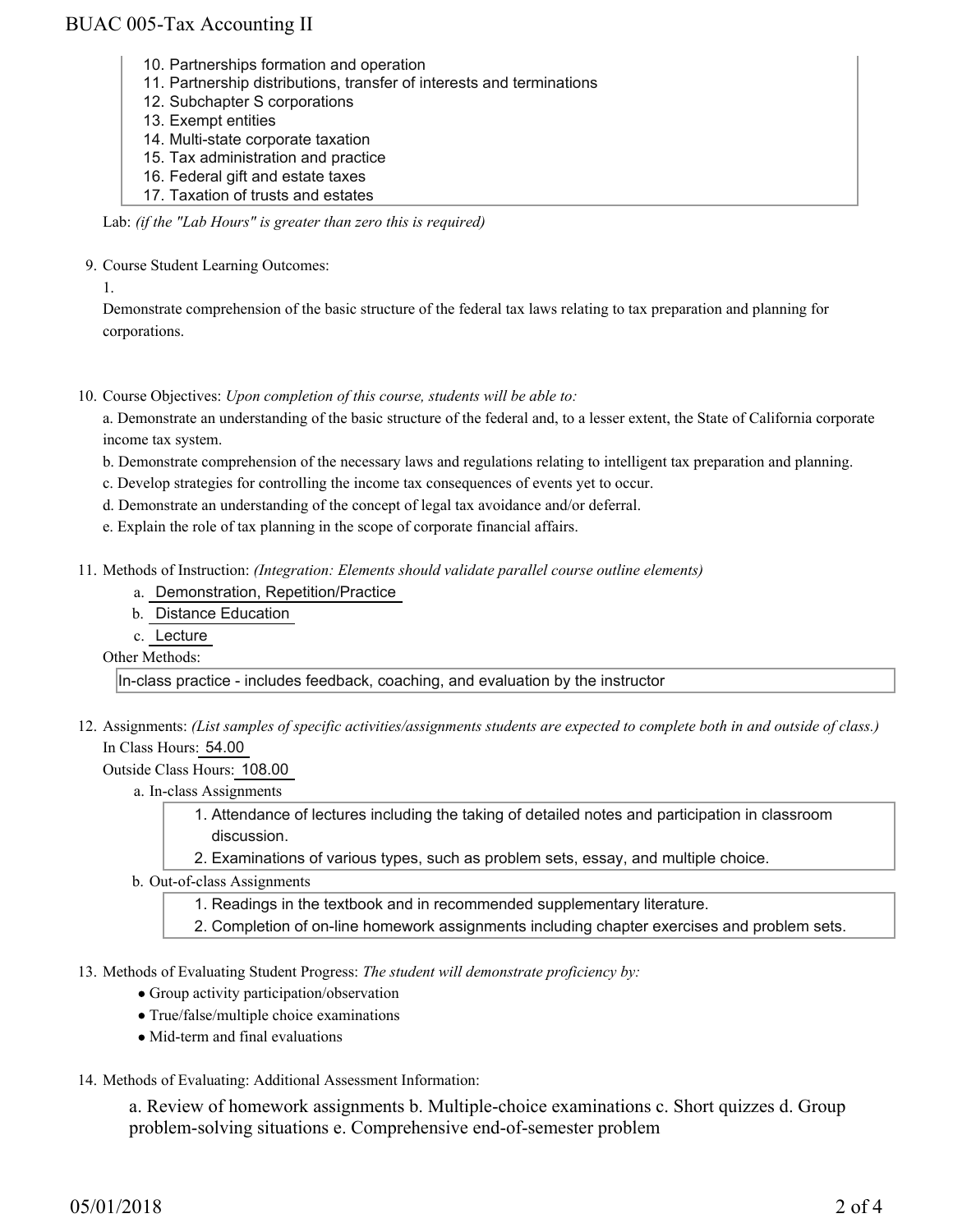|     | 15. Need/Purpose/Rationale -- All courses must meet one or more CCC missions.                                      |                                                                       |                      |                     |  |
|-----|--------------------------------------------------------------------------------------------------------------------|-----------------------------------------------------------------------|----------------------|---------------------|--|
|     | PO - Career and Technical Education                                                                                |                                                                       |                      |                     |  |
|     |                                                                                                                    | Fulfill the requirements for an entry- level position in their field. |                      |                     |  |
|     | Apply critical thinking skills to execute daily duties in their area of employment.                                |                                                                       |                      |                     |  |
|     | Apply critical thinking skills to research, evaluate, analyze, and synthesize information.                         |                                                                       |                      |                     |  |
|     | Display the skills and aptitude necessary to pass certification exams in their field.                              |                                                                       |                      |                     |  |
|     | Exhibit effective written, oral communication and interpersonal skills.                                            |                                                                       |                      |                     |  |
|     | Transfer to a higher level learning institution                                                                    |                                                                       |                      |                     |  |
|     | IO - Personal and Professional Development                                                                         |                                                                       |                      |                     |  |
|     | Demonstrate an understanding of ethical issues to make sound judgments and decisions.                              |                                                                       |                      |                     |  |
|     |                                                                                                                    |                                                                       |                      |                     |  |
|     | 16. Comparable Transfer Course                                                                                     |                                                                       |                      |                     |  |
|     | <b>University System</b><br>Campus                                                                                 | <b>Course Number</b>                                                  | <b>Course Title</b>  | <b>Catalog Year</b> |  |
|     |                                                                                                                    |                                                                       |                      |                     |  |
|     | 17. Special Materials and/or Equipment Required of Students:                                                       |                                                                       |                      |                     |  |
|     |                                                                                                                    |                                                                       |                      |                     |  |
|     | 18. Materials Fees:<br>Required Material?                                                                          |                                                                       |                      |                     |  |
|     |                                                                                                                    |                                                                       |                      |                     |  |
|     | <b>Material or Item</b>                                                                                            |                                                                       | <b>Cost Per Unit</b> | <b>Total Cost</b>   |  |
|     | 19. Provide Reasons for the Substantial Modifications or New Course:                                               |                                                                       |                      |                     |  |
|     |                                                                                                                    |                                                                       |                      |                     |  |
|     | Remove English 70 Advisory                                                                                         |                                                                       |                      |                     |  |
| 20. | a. Cross-Listed Course (Enter Course Code): N/A                                                                    |                                                                       |                      |                     |  |
|     | b. Replacement Course (Enter original Course Code): N/A                                                            |                                                                       |                      |                     |  |
|     |                                                                                                                    |                                                                       |                      |                     |  |
|     | 21. Grading Method (choose one): Letter Grade Only                                                                 |                                                                       |                      |                     |  |
|     |                                                                                                                    |                                                                       |                      |                     |  |
|     | 22. MIS Course Data Elements                                                                                       |                                                                       |                      |                     |  |
|     | a. Course Control Number [CB00]: CCC000213774                                                                      |                                                                       |                      |                     |  |
|     | b. T.O.P. Code [CB03]: 50200.00 - Accounting                                                                       |                                                                       |                      |                     |  |
|     | c. Credit Status [CB04]: D - Credit - Degree Applicable                                                            |                                                                       |                      |                     |  |
|     | d. Course Transfer Status [CB05]: $B =$ Transfer CSU                                                               |                                                                       |                      |                     |  |
|     | e. Basic Skills Status [CB08]: 2N = Not basic skills course                                                        |                                                                       |                      |                     |  |
|     | f. Vocational Status [CB09]: Possibly Occupational                                                                 |                                                                       |                      |                     |  |
|     | g. Course Classification [CB11]: Y - Credit Course                                                                 |                                                                       |                      |                     |  |
|     | h. Special Class Status [CB13]: N - Not Special                                                                    |                                                                       |                      |                     |  |
|     | i. Course CAN Code [CB14]: N/A                                                                                     |                                                                       |                      |                     |  |
|     | j. Course Prior to College Level [CB21]: $Y = Not$ Applicable                                                      |                                                                       |                      |                     |  |
|     | k. Course Noncredit Category [CB22]: Y - Not Applicable                                                            |                                                                       |                      |                     |  |
|     | 1. Funding Agency Category [CB23]: Y = Not Applicable                                                              |                                                                       |                      |                     |  |
|     | m. Program Status [CB24]: 1 = Program Applicable                                                                   |                                                                       |                      |                     |  |
|     | Name of Approved Program (if program-applicable): ACCOUNTING                                                       |                                                                       |                      |                     |  |
|     | Attach listings of Degree and/or Certificate Programs showing this course as a required or a restricted elective.) |                                                                       |                      |                     |  |
|     |                                                                                                                    |                                                                       |                      |                     |  |
|     | 23. Enrollment - Estimate Enrollment                                                                               |                                                                       |                      |                     |  |
|     | First Year: 0                                                                                                      |                                                                       |                      |                     |  |

Third Year:  $\overline{0}$ 

24. Resources - Faculty - Discipline and Other Qualifications: